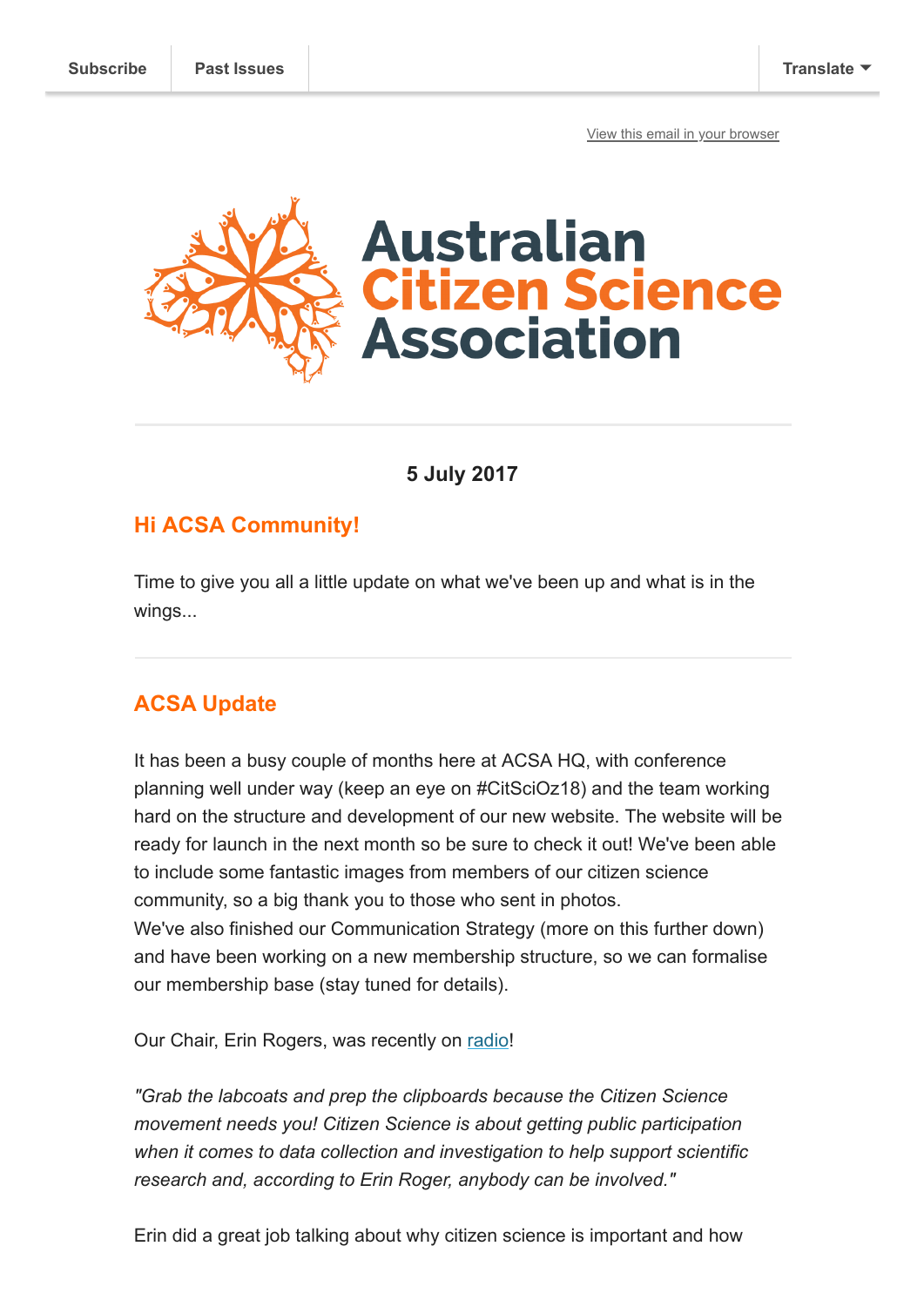You can listen to Erin's interview [here](http://2ser.com/citizen-science-everybody/).

#### **Coming Up...**

Later this month ACSA MC members Erin, Ellie, Paul and Amy are meeting with Professor Jin Hee Park from Donnguk University in Seoul, South Korea. Professor Park is conducting a research project "Building a Citizen Science Platform in Korea" and he has reached out to ACSA to learn more about how we do citizen science here in Australia. It will be interesting to hear his insights on citizen science in Korea and how he will use this visit to assist him in his research. We will let you know how it goes!

ACSA has also been invited to present at the Australasian University Geoscience Educators Network (AUSGEN) conference in Sydney next month. Paul will be speaking on behalf of ACSA and will talk about who we are and what we do, and present his perspective on the role of citizen science within science and ACSA's role within citizen science in Australia. With an audience consisting of educators, students, post-doctoral fellows, professional society representatives, science teachers and geoscientists this will be a great platform to introduce and promote ACSA, and showcase citizen science to a broad cross-section of the community.

#### **Calling all Communicators!**

Do you have an interest in communications? Passionate about the field of citizen science? If so, we want YOU to join our newest working group!

Have a read of our recently finalised [Communication Strategy](http://bit.ly/2ulru7O) and get involved in the roll out!

There are some key initiatives slated to be rolled out in the coming months and forward into 2018, and we are asking for volunteers to join a working group to help us achieve these goals so we can start improving communication about the work of ACSA and it's communities.

We are seeking expressions of interest from people who have an interest in communications, are passionate about the citizen science community and can provide experience across a variety of communication methods and channels.

If you'd like to help us implement the strategy and improve our support to the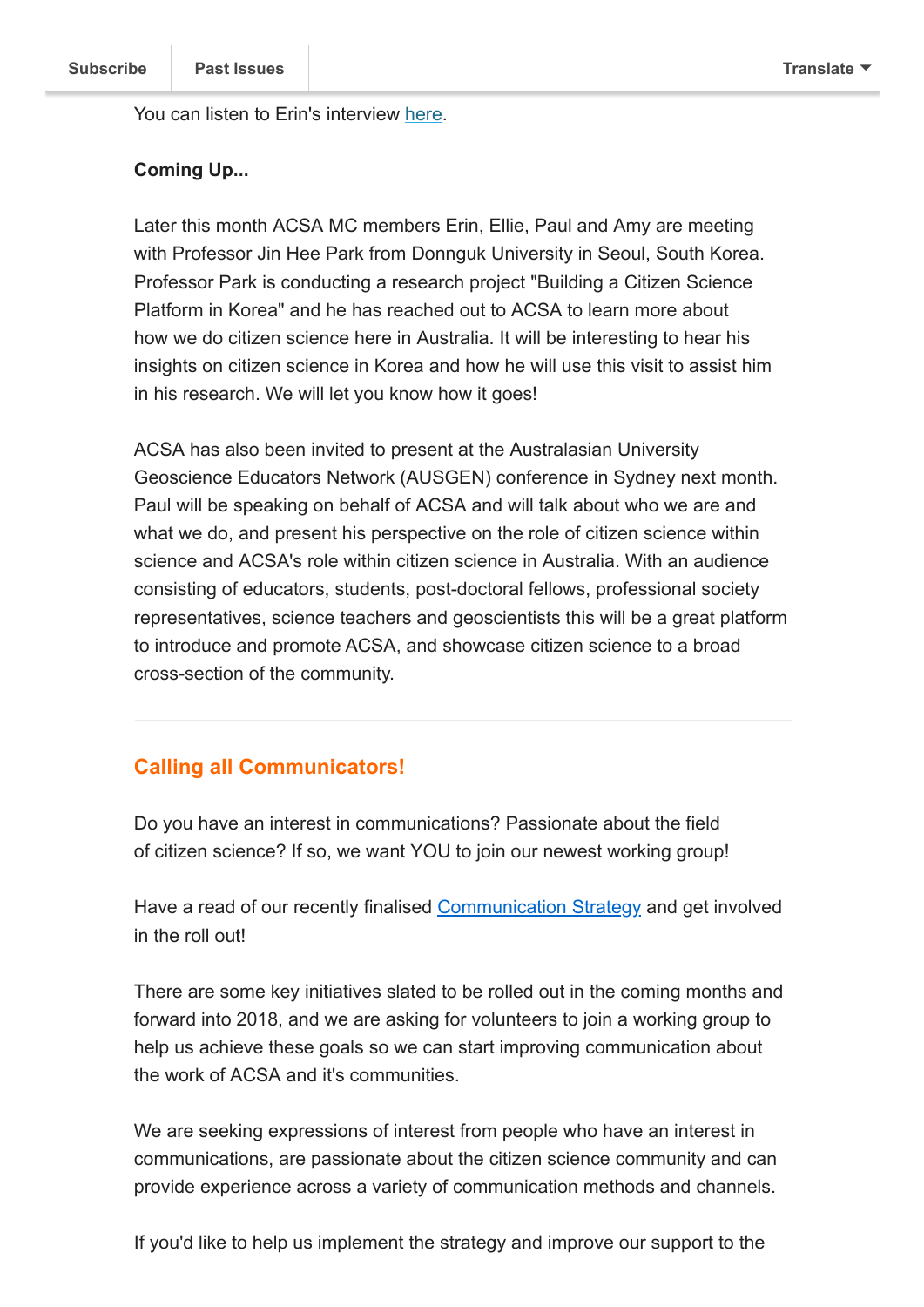## **Reflections on CitSci2017**

#### *By Jessie Cappadonna*

Even weeks after the conference, I am still buzzing with excitement from the inspiring work I learned about being done in all corners of the Earth. The Citizen Science Association conference had an amazing [program](https://csa2017.sched.com/) and you can check out a few of the highlights by scrolling through #CitSci2017 via twitter. You can also read personal reflection blog posts by Professor [Muki Haklay](http://www.ucl.ac.uk/excites/people/academic-staff/muki-haklay), based on the presentations, workshops, and events he attended:

- [Citizen Science 2017 workshops day and opening panel](https://povesham.wordpress.com/2017/05/18/citizen-science-2017-workshops-day-and-opening-panel/)
- [Citizen Science 2017 Day 1 \(Morning\): Flint Water Study, EPA use of](https://povesham.wordpress.com/2017/05/19/citizen-science-2017-day-1-morning-flint-water-study-epa-use-of-citizen-science-and-engagement/) citizen science and engagement
- [Citizen Science 2017 Day 1 \(Afternoon\): Tools, overcoming barriers, and](https://povesham.wordpress.com/2017/05/19/citizen-science-2017-day-1-afternoon-tools-overcoming-barriers-and-project-slam/) project slam
- [Citizen Science 2017 Day 2 \(Morning\): Biohacking, traditional ecological](https://povesham.wordpress.com/2017/05/20/citizen-science-2017-day-2-morning-biohacking-traditional-ecological-knowledge-and-science-communication/) knowledge, and science communication
- [Citizen Science 2017 Day 2 \(Afternoon\): online projects insights and](https://povesham.wordpress.com/2017/05/20/citizen-science-2017-day-2-afternoon-online-projects-insights-and-final-reception-with-the-crowd-and-the-cloud/) final reception with The Crowd and the Cloud
- [Filling the 'ethics gaps' in Citizen Science research](https://povesham.wordpress.com/2017/05/20/citizen-science-2017-filling-the-ethics-gaps-in-citizen-science-research/)

As for me, I (1) attended the tail end of the Citizen Science Association's board [of directors meeting representing ACSA; \(2\) ran a symposium about citizen](https://csa2017.sched.com/event/ARKP) science globally with folks working in Europe, the US and China, and audience members contributing information from several other regions; (3) presented my citizen science design research investigating how to engage people with bioacoustics; (4) tweeted live for [the Cloud and the Crowd](http://crowdandcloud.org/) during the live viewing of an episode with cast members; (5) met up with folks from around the world interested in creating a global mosquito monitoring program; (6) attended as many brilliant talks and events as I could to garner more information to bring back home; and (7) caught up with folks from around the globe! It was also wonderful to see an Oceania contingent representing the region in a wide variety of important ways and to have the opportunity to catch up with these more "local" colleagues!

If anyone is interested in knowing more about the conference please don't hesitate to contact me [@JessCappadonna](https://twitter.com/JessCappadonna)

----------

Thank you Jessie for a great summary of your experience!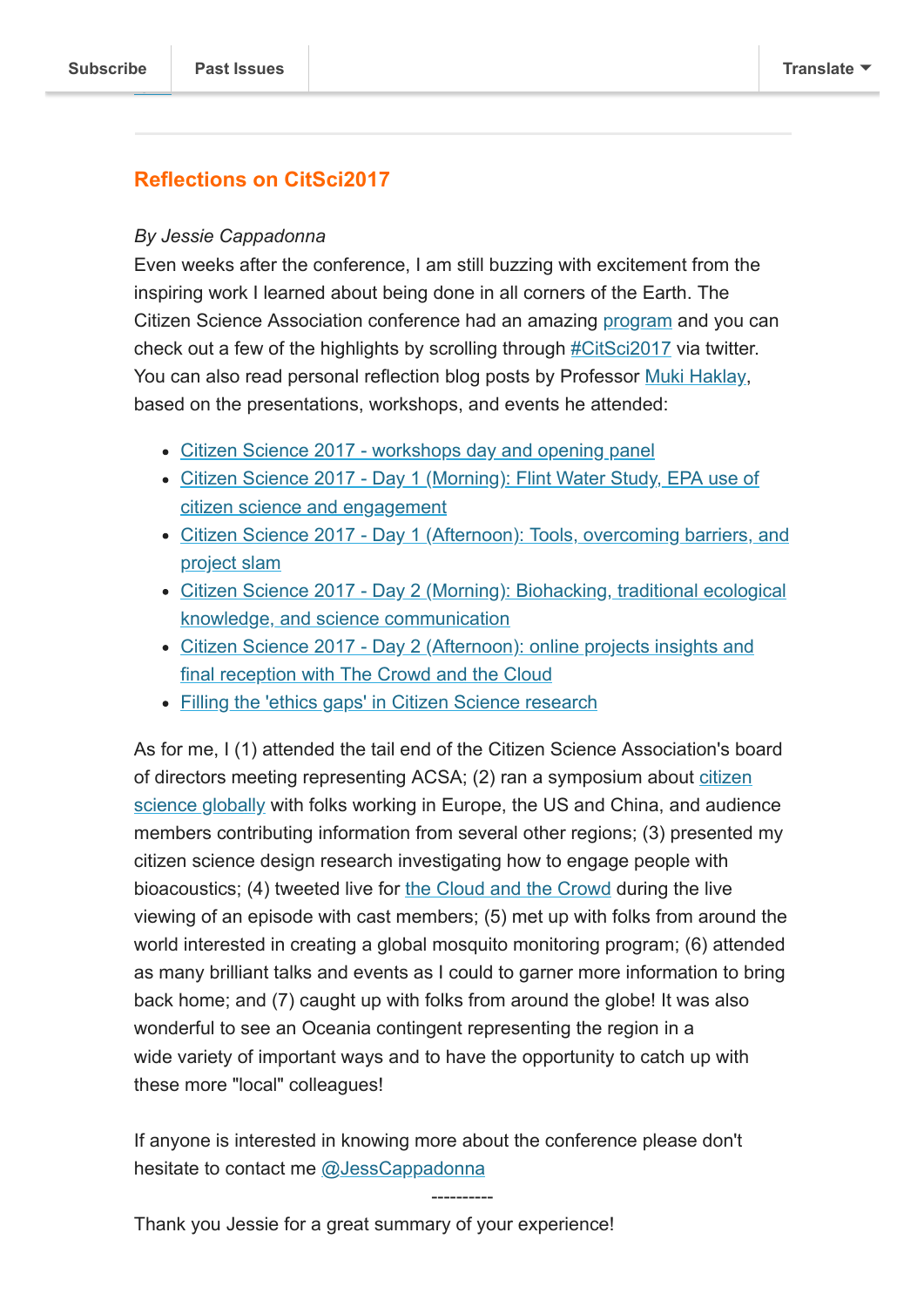What were your thoughts on the conference? How did you represent CitSciOz abroad?

ACSA would love to hear about your experiences and reflections, if you would like to share them please email Amy at [info.acsa01@gmail.com](mailto:info.acsa01@gmail.com).

### **ACSA Publications List - Issue #3**

The June issue of the ACSA Publications Listing is now available on our [website](http://csna.gaiaresources.com.au/wordpress/wp-content/uploads/2017/07/ACSA-Publications-Listing-No.-3_Jun2017.pdf) and features abstracts of recently published journal articles. Thanks to those who contributed!

Julie Banfield & Jessie Cappadonna

### **Meet your ACSA team**

Kylie Andrews joined the ACSA Management team in the role of General Member in November 2016. Kylie is based in Sydney.

Kylie has created and produced large-scale citizen science projects for the ABC Science unit for many years, including Wildlife Spotter, Galaxy Explorer, Weather Detective and Seafloor Explorer. She is passionate about creating engaging citizen science projects that also hit scientific goals. She's also an awardwinning producer, editor and science journalist; has a Bachelor of Science degree; has previously worked in natural hazard research and also codeveloped the SBS reality TV series The Nest.



**Please consider helping spread the word about ACSA by sharing this newsletter with people engaged in citizen science!**